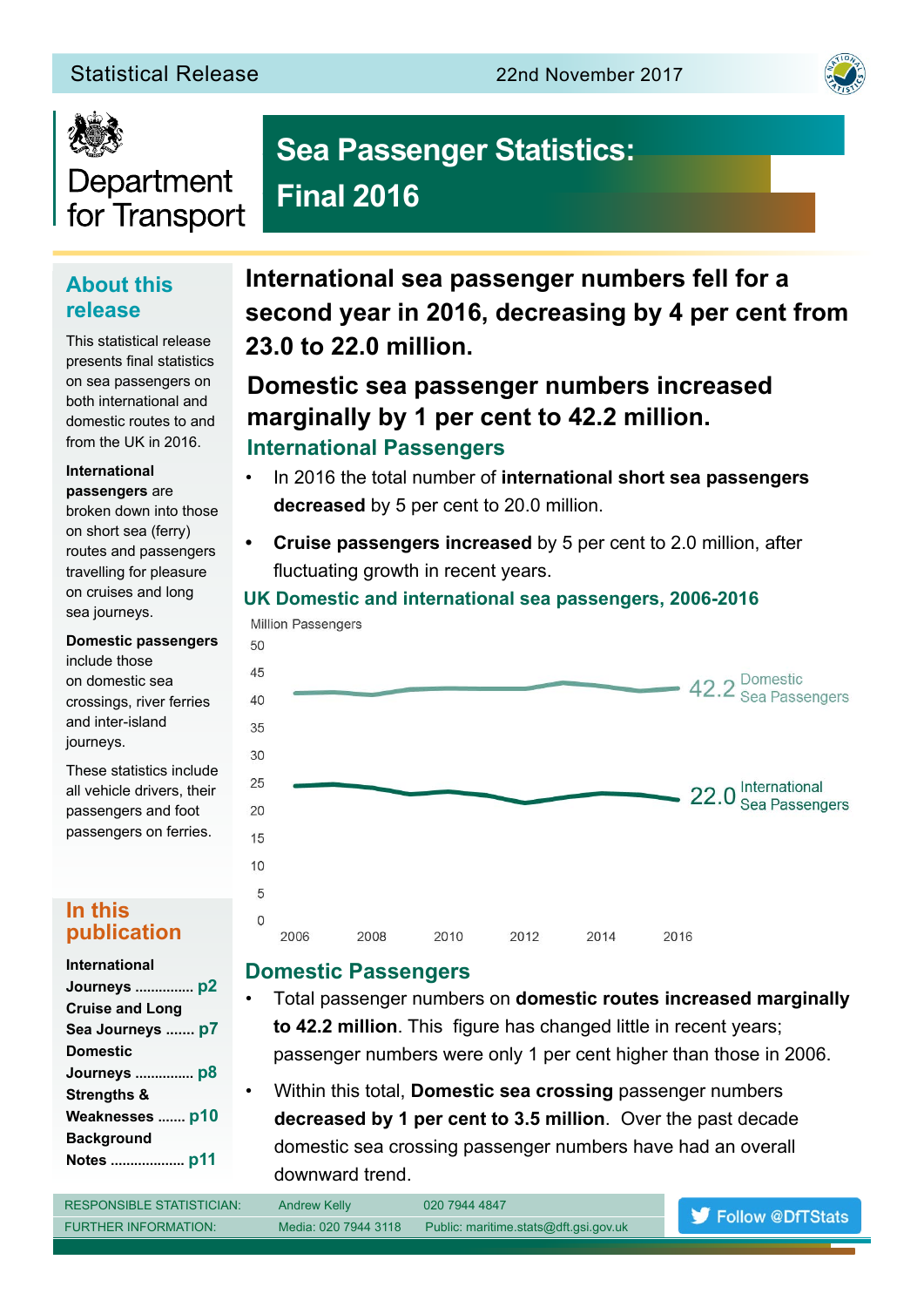#### **Summary**

The **total** number of sea passengers on international routes is comprised of passengers on **international short sea** (ferry) routes, **cruises** and **long sea** journeys.

In 2016 **international sea passenger** numbers **decreased by 4 per cent to 22.0 million**. This figure has remained fairly stable over the previous five years following a general decreasing trend.

## **International Short Sea Journeys**

In 2016 the number of **international short sea passengers decreased by 5 per cent to 20.0 million**, compared to 2015. This follows a longer period of decline between 1995 and 2012, following the opening of the Channel Tunnel in 1994.

The number of passengers travelling via the **Channel Tunnel decreased by 1 per cent to 20.6 million**. This is marginally higher than the number of sea passengers.

Since opening in 1994, the trends in the number of passengers travelling via the **Channel Tunnel and by sea** have **steadily converged**. The volume of Channel Tunnel passengers exceeded the volume of passengers on international short sea journeys in 2012. However, sea passengers then outnumbered Channel Tunnel passengers by a small margin until 2016.



#### **UK International short sea passengers and Channel Tunnel passengers, 1966-2016**

Detailed statistics on Channel Tunnel and international short sea passengers can be found in web table [SPAS0301](https://www.gov.uk/government/statistical-data-sets/spas03-uk-international-short-sea-passengers)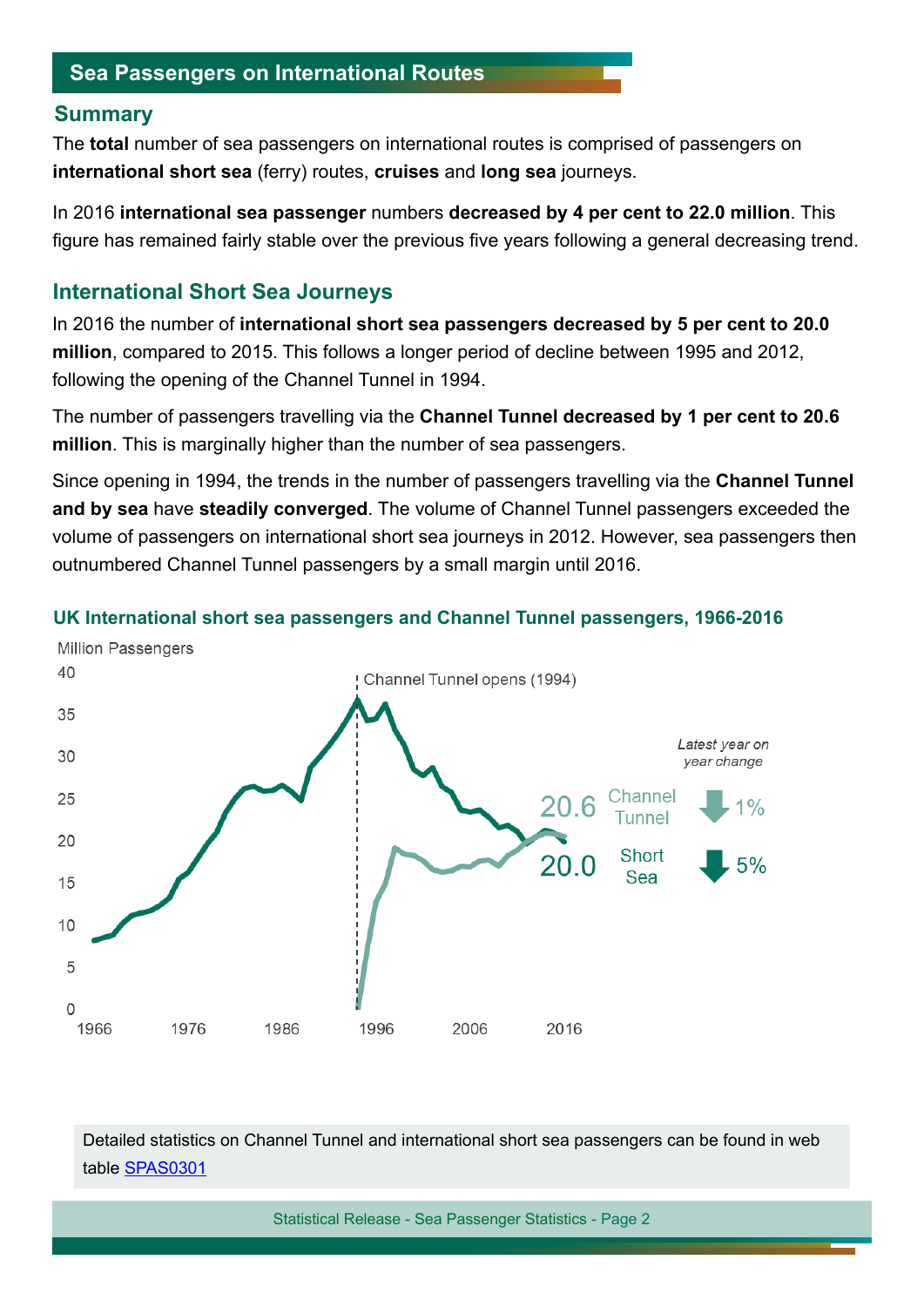# **International Short Sea Journeys by Port (**

Passenger numbers at **Thames and Kent** ports **decreased by 8 per cent to 12.0 million.**  This port group remained the **busiest** in 2016, accounting for 60 per cent of all international short sea passenger movements.

The number of passengers travelling through **East Coast** ports in 2016 **fell by 1 per cent** to **2.3 million**.

In 2016 **2.7 million passengers** travelled through the **West Coast** ports: a **decrease of 2 per cent.**

The number of passengers who travelled through **South Coast** ports in 2016 **increased by 1 per cent** to **3.0 million**.



#### **International short sea passengers by port group, 1986 - 2016**



[SPAS0101](https://www.gov.uk/government/statistical-data-sets/spas01-uk-international-sea-passengers).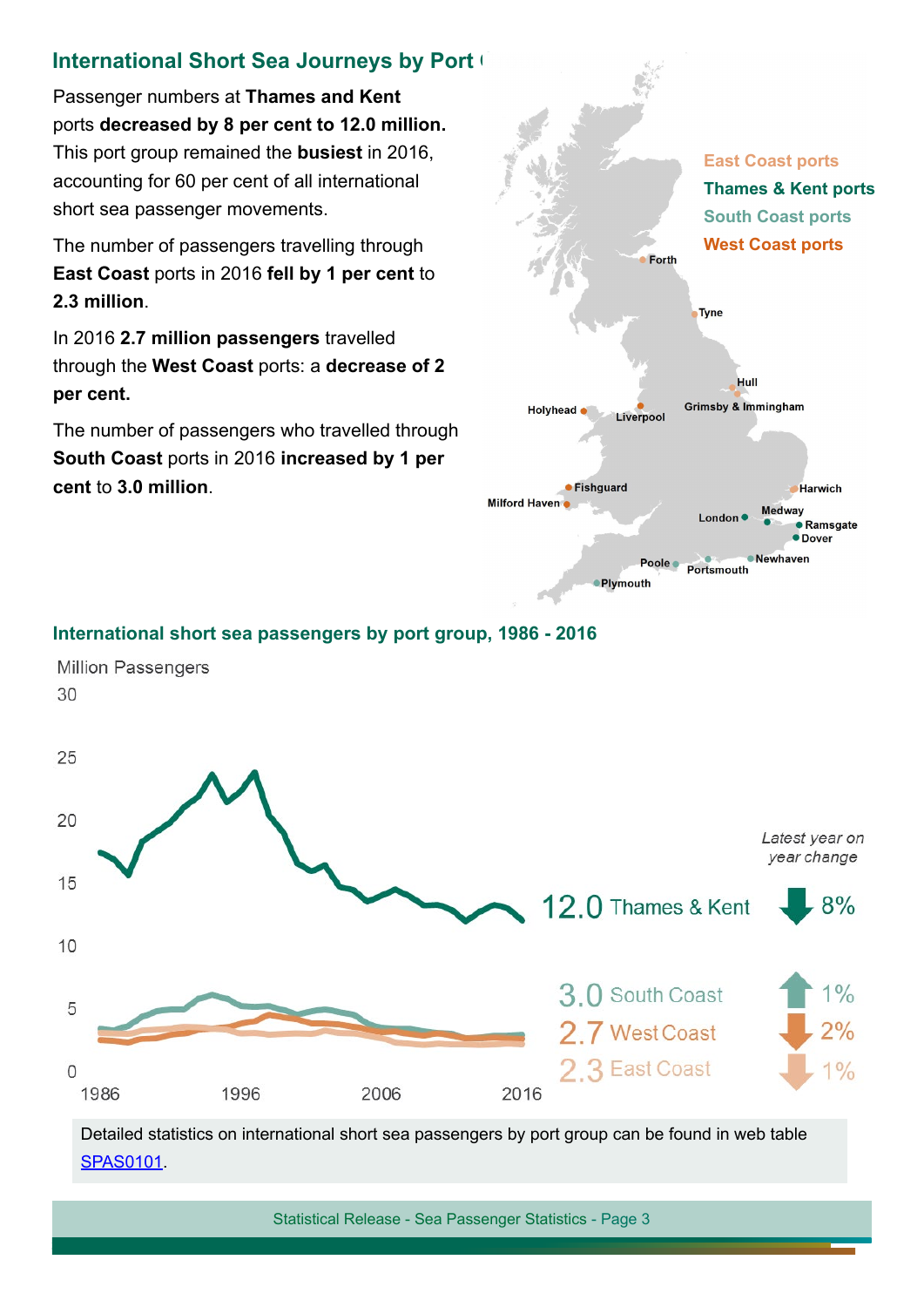# **International Short Sea Journeys by Route**

**France is the most popular country of destination** for UK international short sea routes, and has been since the series began in 1950. In 2016, **73 per cent** of international short sea journeys were between the UK and France. Passenger numbers on these routes totalled **14.7 million**; **6 per cent lower** than in 2015.

The second most popular destination was **the Irish Republic**; these routes accounted for **13 per cent** of all UK international short sea passengers. In 2016 these routes carried **2.7 million** passengers; a **decrease of 2 per cent** on the previous year.

Over the last decade short sea passenger numbers have **fallen by 15 per cent**. The volume of passengers to all destinations declined, except to the **Netherlands** which **increased by 3 per cent.** However passengers to the Netherlands represented just 10 per cent of all international short sea passengers in 2016.

## **UK international short sea passengers by country of origin/destination, 2016 compared to 2006**



Detailed statistics on international short sea passengers by country can be found in web table [SPAS0103](https://www.gov.uk/government/statistical-data-sets/spas01-uk-international-sea-passengers#table-spas0103)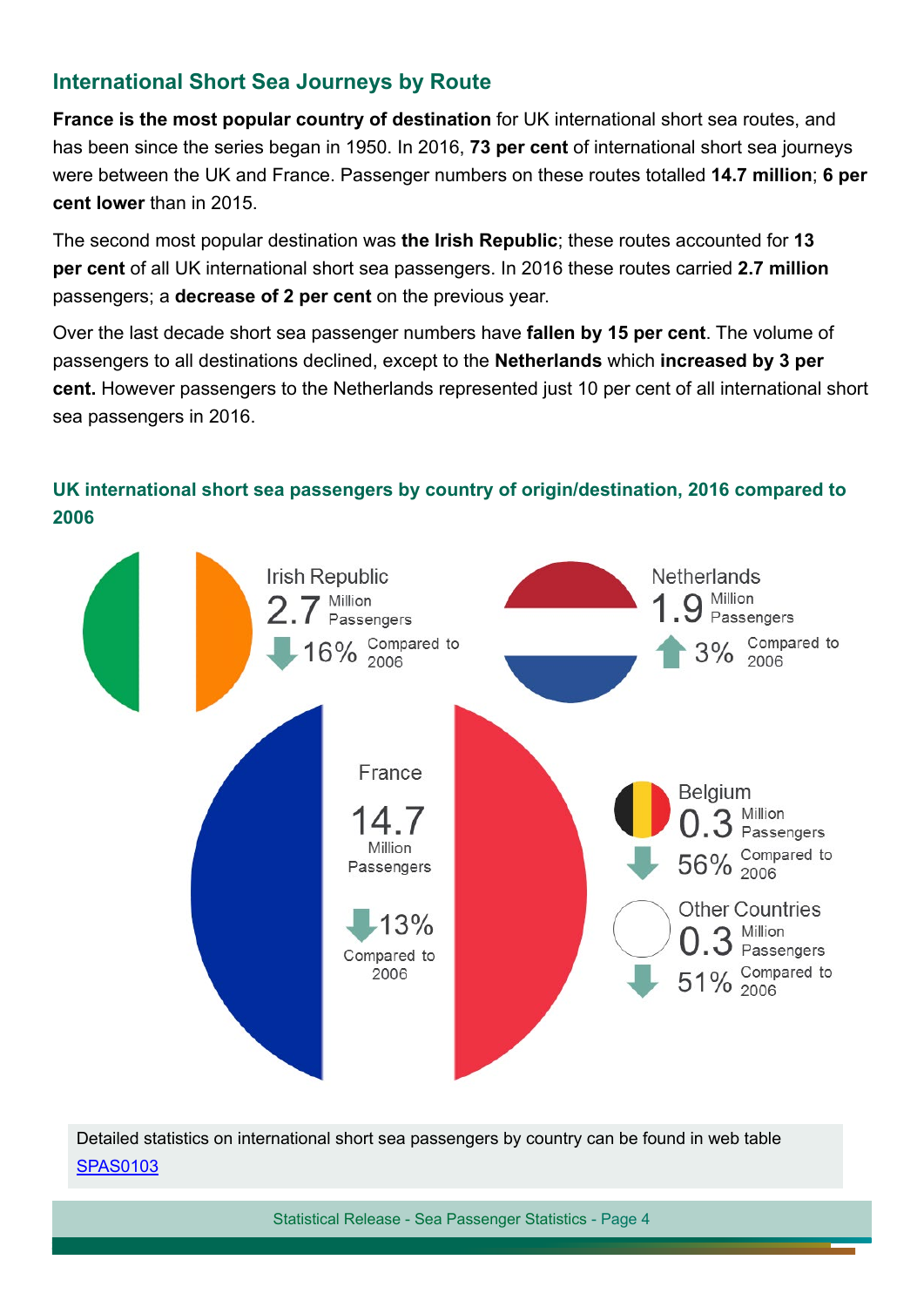#### **Top 5 short-sea routes by passenger number (millions), 2016**



Over the past decade the **Dover-Calais** route has continued to handle the **largest amount of passengers** of all international short sea ferry routes.

In 2016 the number of passengers on the **Dover-Calais** route **decreased by 7 per cent to 9.1 million**, compared to 2015.

This follows a fall in the previous two years, and over the last decade the route has declined from 11.6 million passengers in 2006.

In 2006 **Dover-Dunkirk** became the second busiest route between France and the UK. In 2016, the number travelling on the Dover-Dunkirk route **decreased by 10 per cent to 2.9 million**, following a 27 per cent increase between 2014 and 2015.

Passenger numbers on the **Holyhead-Dublin** route **decreased by 2 per cent to 1.9 million**  compared with 2015**.** This is a similar pattern to falling passenger numbers on the other West Coast routes with the Irish Republic.

The number of passengers using the **Portsmouth-Caen** route **fell 2 per cent to 1.0 million passengers**. This is the first fall in passenger numbers since 2013.

Passenger numbers on the **Harwich-Hook of Holland** route have grown year on year since 2011. In 2016 these numbers **rose by 1 per cent to 0.7 million.**

# **Possible Disruption at Calais**

There were service disruptions in March 2016 and to a lesser degree in September 2016, which affected the Dover-Calais route. Passenger numbers on the Dover-Calais route decreased by 0.7 million, whilst the number travelling on the alternative Dover-Dunkirk route also decreased 0.3 million.

Detailed statistics on international short sea passengers by route can be found in web table [SPAS010](https://www.gov.uk/government/statistical-data-sets/spas01-uk-international-sea-passengers#table-spas0102)2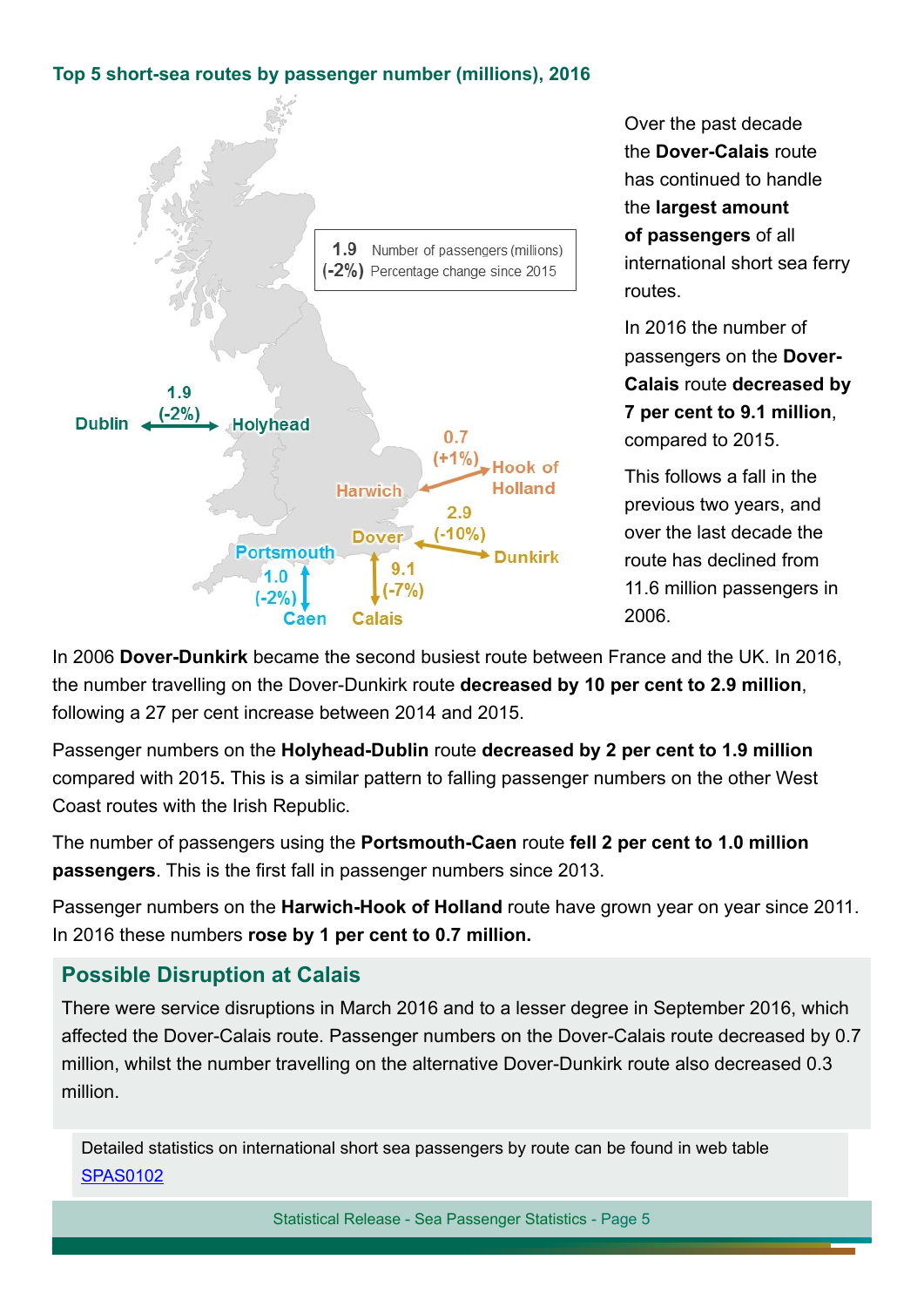# **Seasonal trends in International Short Sea Journeys**

International short sea journeys tend to be highly seasonal due to factors such as holiday making and weather patterns.

The third quarter of 2016 (July-September) was the busiest in terms of total international short sea passenger traffic. The least busy period of the year was the first quarter (January-March).

In the third quarter of 2016 passenger numbers through **Thames and Kent** ports were 2.0 million higher than in the first quarter of the year. The third quarter of the year accounted for 36 per cent of annual passengers, while the first quarter handled just over half as many (19 per cent).

Proportionally, **South Coast** ports have the greatest variability in passenger numbers between quarters. In 2016, 43 per cent annual passenger traffic through South Coast ports travelled in the third quarter, compared with 13 per cent in the first quarter. This represents a difference of 0.9 million passengers.



**International short sea passengers by port group and quarter, 2012 - 2016**

Detailed statistics on international short sea passengers by port group and quarter can be found in web table [SPAS010](https://www.gov.uk/government/statistical-data-sets/spas01-uk-international-sea-passengers)5.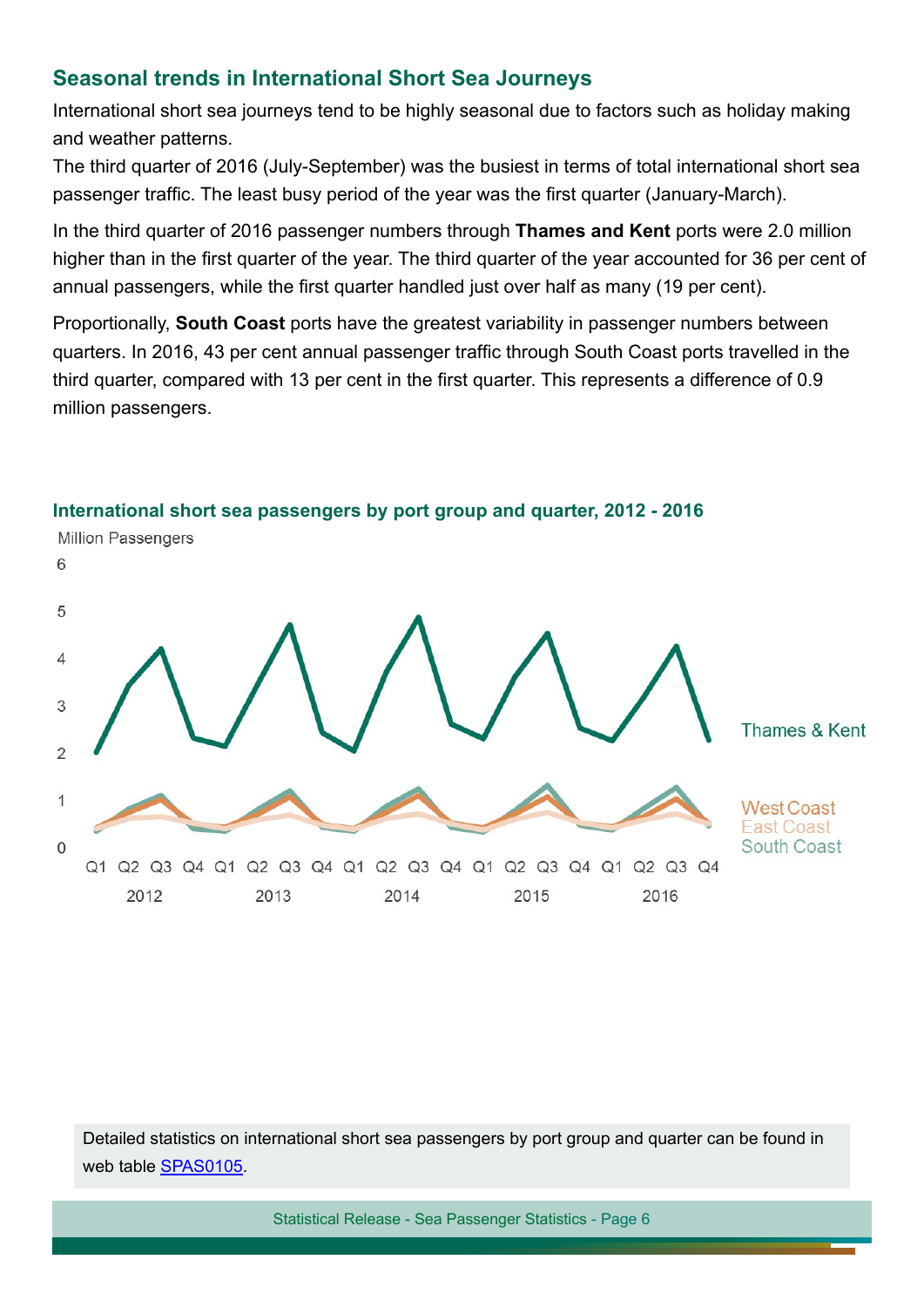# **Cruise and Long Sea Passengers**

#### **Definition**

**Cruise** passenger figures include all passengers on international cruise journeys who start and finish their cruise journey at a UK port as well as cruises which begin or end at a European or Mediterranean port.

Cruise passenger numbers increased to 2.0 million in 2016, a 5 per cent increase from 2015, and nearly twice as many as in 2006. This is a return to the historic trend of largely continuous growth and is the second consecutive year of record breaking cruise passenger numbers.

The majority of cruise passengers passed through **Southampton**. In 2016 the number of passengers through Southampton **increased by 3 per cent to 1.7 million** - a third consecuive year of growth. Southampton continues to increase its share of the cruise market, from 65 per cent of passengers in 2006, to 85 per cent in 2016.

Long sea passenger numbers increased to 59 thousand in 2016, an 11 per cent increase from 2015. This is more than twice the amount of long sea passengers in 2000 (27 thousand).

Long sea figures vary greatly over time, in part because operators can use these trips to reposition vessels around the world as needed. The number of long sea passengers increased through the early 2000s to 82 thousand in 2008 before falling to 44 thousand in 2011, and then rose again to 84 thousand in 2014.

#### **Cruise and long sea passengers, 2000 - 2016**

**Thousand Passengers** 

2,500 1,985 Cruise 2,000 1,500 1,000 500 Long Sea 59 Passengers  $\Omega$ 2000 2002 2004 2006 2008 2010 2012 2014 2016

Detailed statistics on cruise and long sea passengers by port group can be found in web table [SPAS0101](https://www.gov.uk/government/statistical-data-sets/spas01-uk-international-sea-passengers).

Statistical Release - Sea Passenger Statistics - Page 7

# **Definition**

**Long sea** voyage passengers are those travelling on one-way scheduled voyages to and from ports outside Europe/ Mediterranean. In general, the long sea passengers were travelling on the Southampton to New York route: 69 per cent in 2016.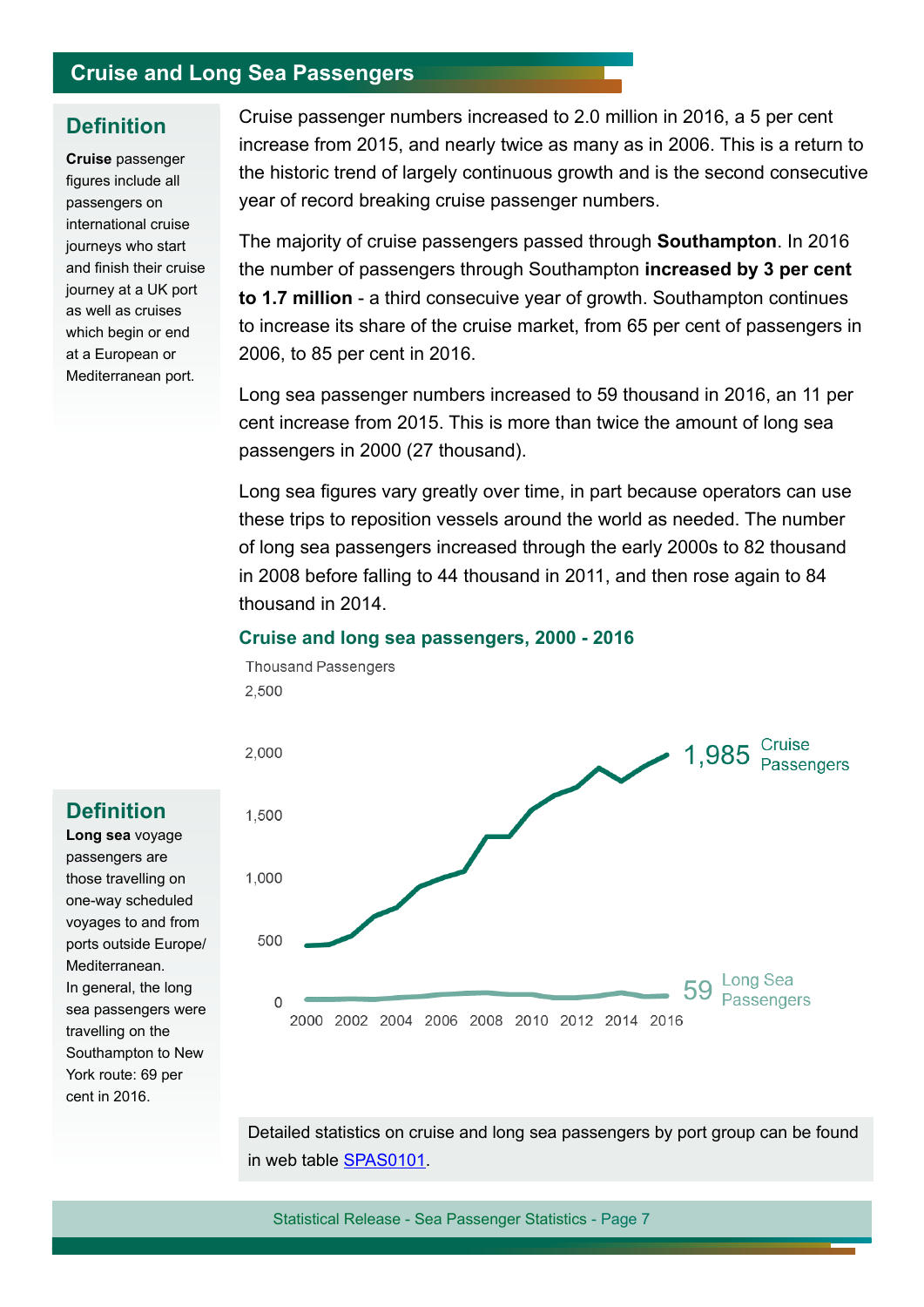# **Sea Passengers on Domestic Routes**

**Summary Inter-island:**<br>The total number of each personagers on demostic routes comprison of **Example** Covers routes The total number of sea passengers on domestic routes comprises of passengers on **domestic sea crossings, inter-island domestic routes and** between the mainland **river ferries**.

The **total** number of sea passengers on **domestic** routes in 2016 increased by 1 per cent to **42.2 million**. There was also a **1 per cent increase in passengers on river ferries** to **20.0 million**.

The largest components of domestic sea passenger numbers in 2016 were river ferry journeys (47 per cent) and inter-island (44 per cent).

#### **Domestic Sea Passenger Routes in 2016**

![](_page_7_Figure_6.jpeg)

# **Definitions**

and UK islands, such as Isle of Skye and the Isle of Wight. It also covers internal ferry routes on lochs such as Strangford to Portaferry in Northern Ireland.

#### **River ferries**:

Figures for river ferries are collected annually from the operators. Routes are generally included in this statistical release when the passenger km figure is greater than 500 passenger kms.

#### **Passengers on Inter-island Domestic Routes**

Passenger numbers on **inter-island domestic routes** increased by 2 per cent to **18.7 million**.

**Scottish inter-island routes** increased by 3 per cent to **8.1 million**, reversing the drop of 3 per cent in 2015.

Passenger numbers between **Hampshire and the Isle of Wight** increased by 1 per cent to **8.8 million**. **Other inter island** routes however fell by 1 per cent to **1.8 million** in 2016, with some changes in reporting (see note on page 10).

#### **Passengers on River Ferries**

Passenger numbers on **river ferries** increased by 1 per cent to **20.0 million**. In the last decade passenger numbers have increased by 11 per cent with consecutive increases in the three years preceding 2014.

In 2013 the passenger numbers rose by 5 per cent, primarily as the result of improved reporting methods, and rose again in 2016 following two consecutive years of falling passenger numbers.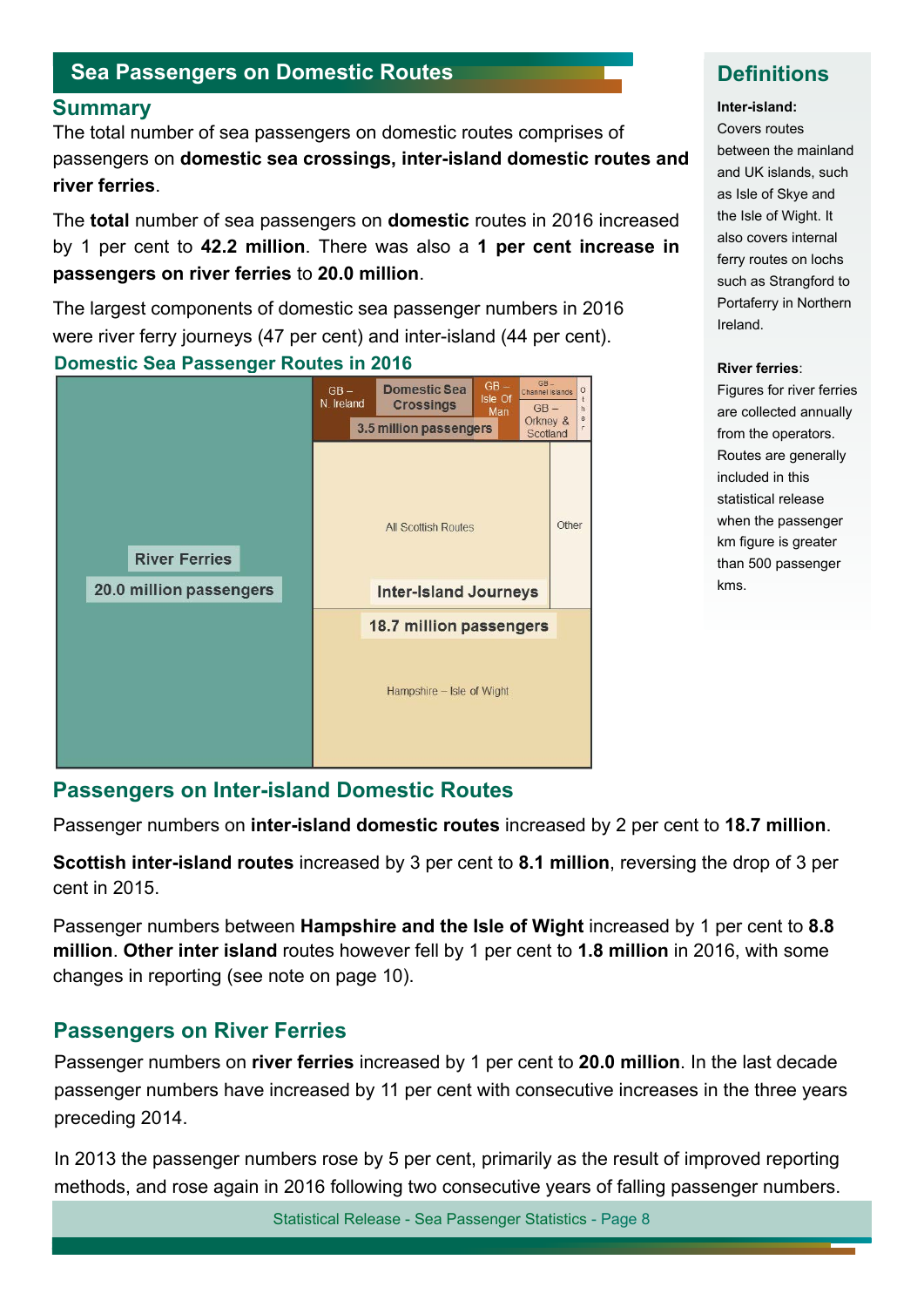# **Domestic Sea Crossings**

In 2016 traffic between the UK mainland and **Northern Ireland** increased 2 per cent to **2.0 million** passengers. **Cairnryan-Belfast** remained the most popular route with **1.2 million** passengers, an increase of 8 per cent. **Troon-Larne** ferries were stopped in 2016 by the operator.

Total traffic between the UK mainland and **the Isle of Man** increased by 4 per cent to **0.5 million**.

Overall the number of journeys between the UK mainland and **the Channel Islands** decreased by 15 per cent to **0.3 million**, with **Poole** routes falling in passenger numbers by 15 per cent to **0.2 million** compared with the previous year. The number of passengers at **Portsmouth** travelling on routes to the Channel Islands increased compared to the previous year, to **53 thousand**  passengers. There were no Channel Island passengers at **Weymouth** in 2016, following Condor Ferries' switch of operations to Poole in March 2015.

![](_page_8_Figure_4.jpeg)

#### **UK's top 5 busiest domestic sea crossing routes, 2003 - 2016**

#### **Seasonal trends in Domestic Sea Crossing Journeys**

As with international destinations, passenger numbers on routes with **Northern Ireland, the Isle of Man and the Channel Islands** have the highest volumes in the third quarter of the year (July-September) and lowest in the first quarter.

Of the three groups, routes to **Northern Ireland** had the least variability between quarters, with 37 per cent of passengers in 2016 travelling in the third quarter and 17 per cent travelling in the first quarter.

Many ferry operators work to a winter timetable during the first quarter due to the small number of passengers travelling.

Detailed statistics on Domestic Sea Passengers can be found in web tables SPAS0201 (annual) and **SPAS0202** (quarterly).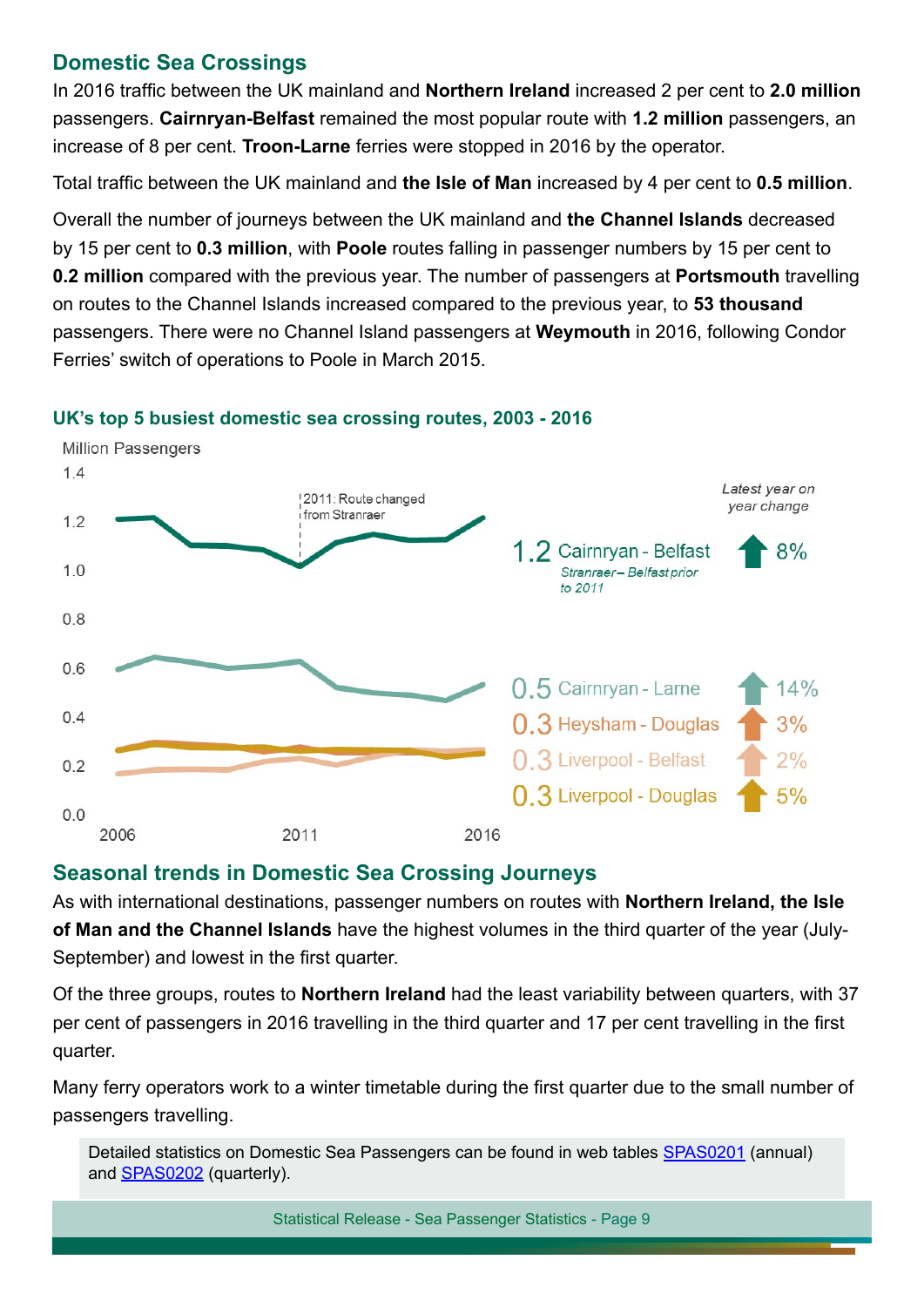# **Strengths and Weaknesses of the Data**

- ► The data for International Short-Sea passengers is collected from ferry operators, and is validated and published in aggregate on a monthly basis. At the end of the reference year the annual data is then validated for a final time for this publication. The proportional allocation of passengers between some routes was also estimated.
- ► Data for international ferry passenger routes, domestic sea crossings and inter-island routes are collected regularly from operators. Data for crossings to Orkney and Shetland and Scottish inter-island routes, are supplied by the Scottish Government. These data sets are checked in detail by Department for Transport statisticians and considered to be very robust.
- ► As a result of improvements in the accuracy of recording for foot passengers on the Cowes ferry, the number of passengers recorded for 2016 (included in 'other inter-island journeys') is not directly comparable with previous years, though the impact on the overall number of domestic passengers is likely to be small.
- ► Passenger numbers on river ferries are collected from operators and cover major routes, which are reviewed periodically. Data are considered to be fit for purpose.
- ► The cruise and long sea data are also supplied by operators and are regularly reviewed. The data are considered to be fit for purpose. In 2016, one cruise operator was non-respondent, and their passenger numbers have been estimated based upon historical returns.
- ► International figures include passengers on routes beginning or ending in Great Britain or Northern Ireland. Routes with foreign countries beginning or ending in the Channel Islands or the Isle of Man are not included.
- ► Some passengers travel between Great Britain and St Malo in France by going to the Channel Islands on one vessel and then transferring to another. Prior to 2016, where these passengers could be distinguished from other traffic they were subtracted from the domestic route with the Channel Islands and added to the direct international route between Great Britain and France. From 2016 onward these passenger numbers are attributed to the domestic route with the Channel Islands rather than the direct international route. The main routes affected are Poole-St Malo and Weymouth-St Malo. In recent years these routes accounted for less than 0.1 per cent of the total international short sea traffic.
- We would welcome any feedback on these statistics by email to maritime.stats@dft.gsi.gov.uk.